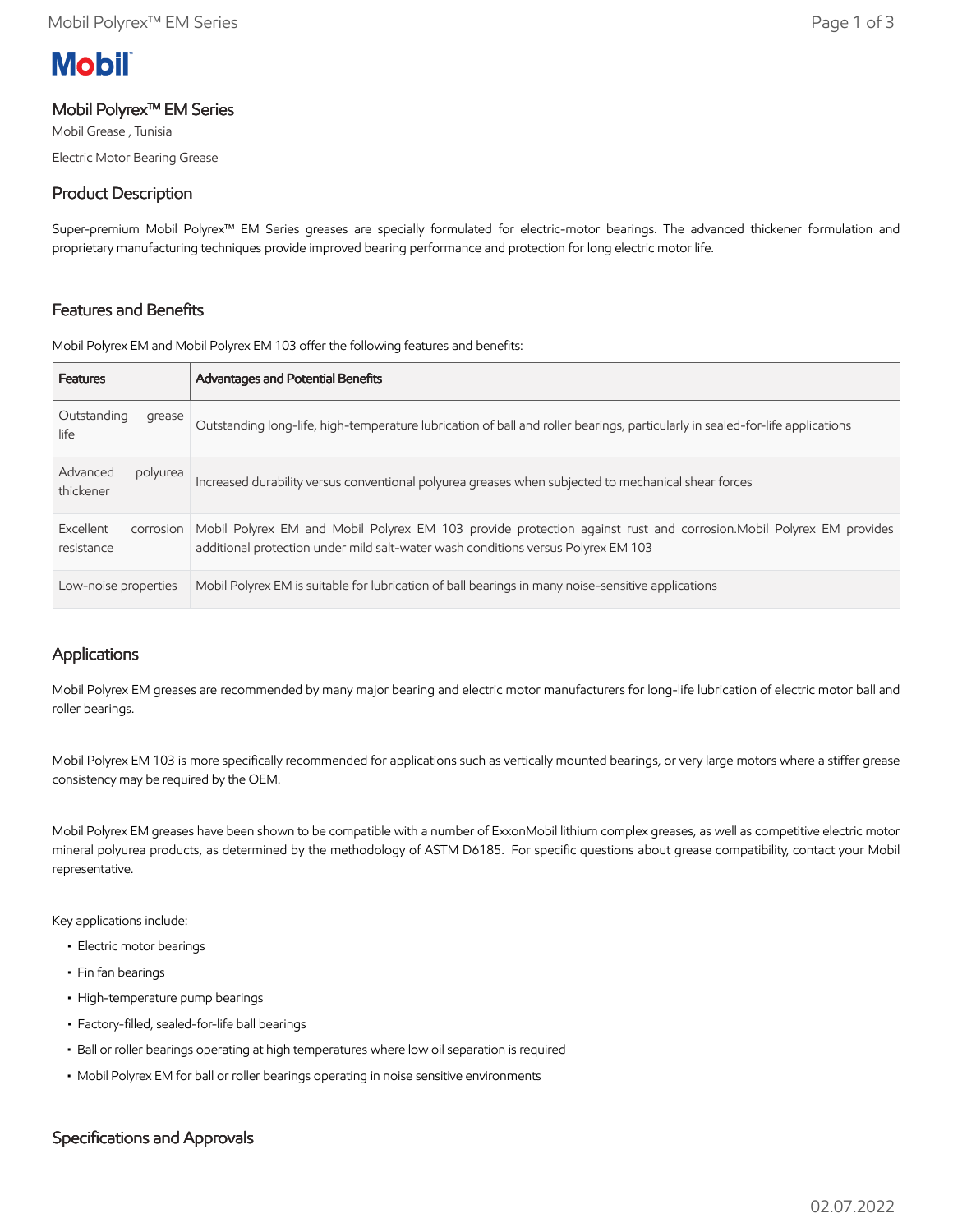| This product meets or exceeds the requirements of: | <b>MOBIL POLYREX EM</b> |
|----------------------------------------------------|-------------------------|
| DIN 51825:2004-06 - K 2 P -20                      |                         |

#### Properties and Specifications

| Property                                                    | <b>MOBIL POLYREX EM</b> | <b>MOBIL POLYREX EM 103</b> |
|-------------------------------------------------------------|-------------------------|-----------------------------|
| Grade                                                       | NLGI <sub>2</sub>       | NLGI <sub>3</sub>           |
| Thickener Type                                              | Polyurea                | Polyurea                    |
| Color, Visual                                               | Blue                    | Blue                        |
| Copper Strip Corrosion, 24 h, 100 C, Rating, ASTM D4048     | 1A                      | 1A                          |
| Corrosion Preventive Properties, Rating, ASTM D1743         | PASS                    | PASS                        |
| Dropping Point, °C, ASTM D2265                              | 260                     | 270                         |
| Four-Ball Wear Test, Scar Diameter, mm, ASTM D2266          | 0.41                    | 0.6                         |
| Low Temperature Torque, Running, -29 C, g-cm, ASTM D1478    | 800                     | 1000                        |
| Low Temperature Torque, Starting, -29 C, g-cm, ASTM D1478   | 7500                    | 9300                        |
| Lubrication Life @ 177 C, h, ASTM D3336                     | 750+                    | 750+                        |
| Oil Separation, mass%, ASTM D1742                           | 0.5                     | 0.1                         |
| Penetration, 60X, 0.1 mm, ASTM D217                         | 285                     | 250                         |
| Penetration, Change from 60X to 100,000X, 0.1 mm, ASTM D217 | 40                      | 40                          |
| SKF Emcor Rust Test, 10% Synthetic Sea Water, ASTM D6138    | 0.1                     |                             |
| Viscosity @ 100 C, Base Oil, mm2/s, ASTM D445               | 12.2                    | 12.2                        |
| Viscosity @ 40 C, Base Oil, mm2/s, ASTM D445                | 115                     | 115                         |
| Viscosity Index, ASTM D2270                                 | 95                      | 95                          |
| Water Washout, Loss @ 79 C, wt%, ASTM D1264                 | 1.9                     | 0.8                         |

## Health and Safety

Health and Safety recommendations for this product can be found on the Material Safety Data Sheet (MSDS) @ [http://www.msds.exxonmobil.com/psims](http://www.msds.exxonmobil.com/psims/psims.aspx) /psims.aspx

All trademarks used herein are trademarks or registered trademarks of Exxon Mobil Corporation or one of its subsidiaries unless indicated otherwise.

11-2021 ExxonMobil Tunisie Immeuble Ennouzha 2, Rue 8301 Cité Montplaisir, BP 237 1002 Tunis Belvédère, Tunisie

+ 216 71 951 510